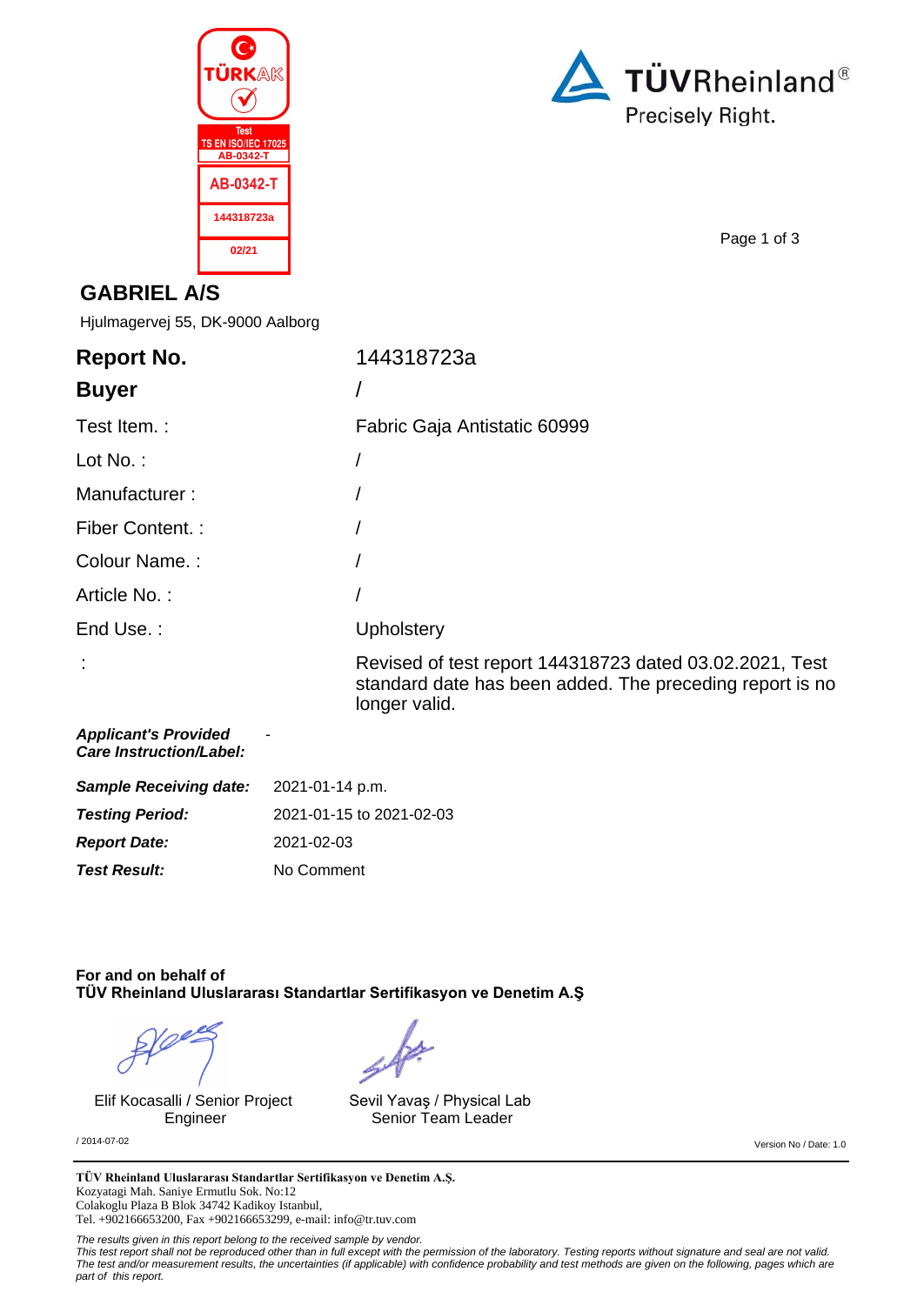**Products**





Page 2 of 3

# Test Result Summary :

#### Test Specification: Test result:

1 Colour Fastness To Light NO COMMENT